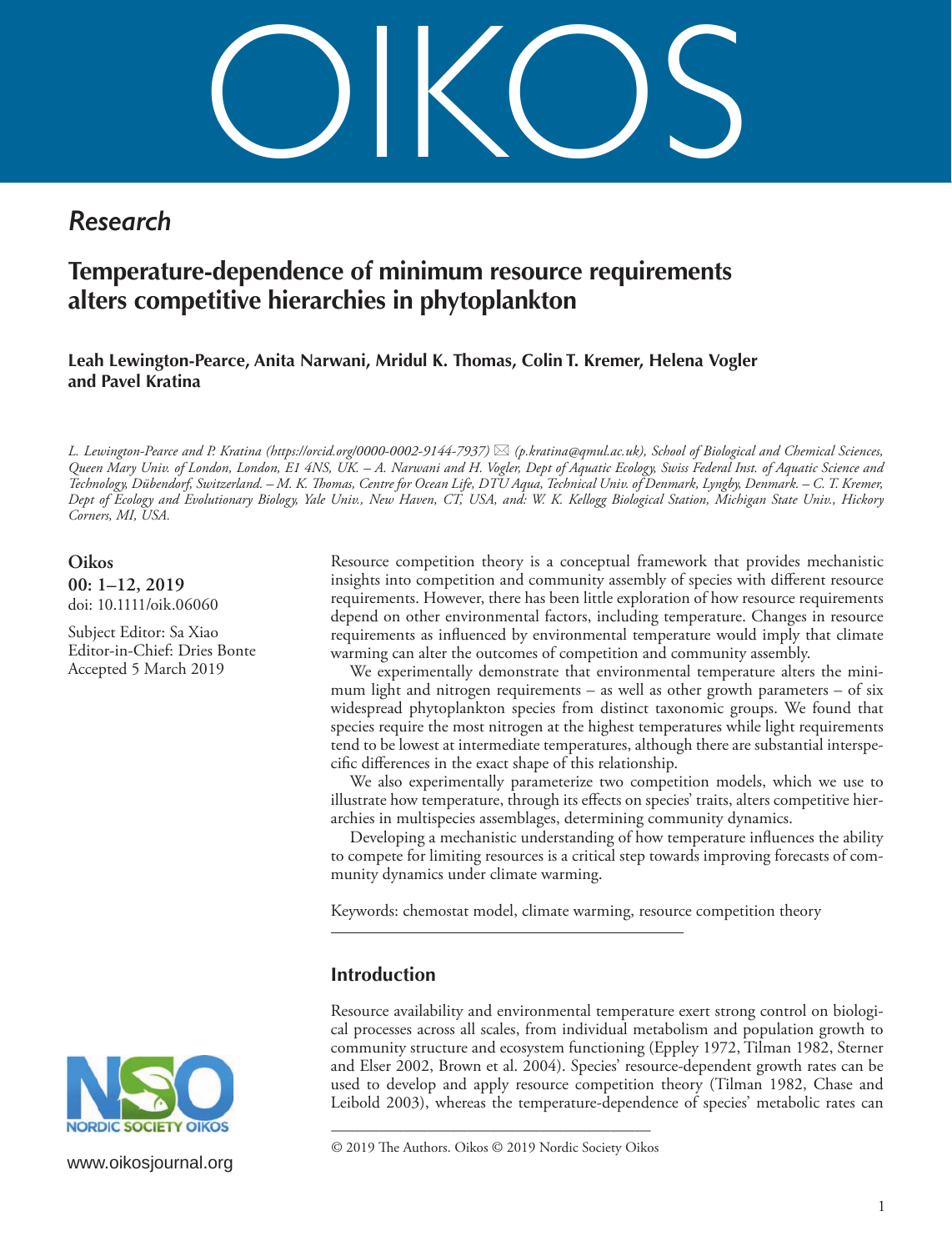explain population, community and bulk ecosystem metabolism (Brown et al. 2004, Yvon-Durocher et al. 2010). While the independent influences of resources and temperature on ecological systems are relatively well understood, each alone leaves substantial variation in community dynamics unexplained. This highlights the fact that little is known about how these drivers combine to shape community assembly, despite some indication of their interactive effects on population growth rates (Thomas et al. 2017), competitive dominance (Tilman 1981), and community composition (Hillebrand 2011, Kratina et al. 2012).

The resource-dependence of population growth rate drives species' competitive abilities, one of the principal forces underlying community structure and dynamics (Keddy 2002). Competition for resources has been modelled in numerous phenomenological ways, for example by using interaction coefficients (Chesson 2000) or the degree of resource-use overlap (Macarthur and Levins 1967), but adopting resource competition theory (RCT) has an advantage of explicitly modelling competition as a function of species' resource-dependent growth rates (Tilman 1982, Chase and Leibold 2003). One of the key outcomes of RCT is that the species that survives at the lowest level of the limiting resource outcompetes other species in an environment with constant resource supply (Tilman 1977, 1980, 1982, Miller et al. 2005). This minimum level of resource required to maintain a break-even population growth rate is therefore an important parameter, known as *R\**. *R\** and related parameters of resource competition models have been used to predict the outcomes of competition under constant environment in the laboratory, and more recently, also in natural ecosystems (Miller et al. 2005, Dybzinski and Tilman 2007, Edwards et al. 2013).

Environmental temperature places fundamental constraints on organismal metabolism, with effects scaling from individual physiology to the ecology of entire communities (Eppley 1972, Brown et al. 2004, Kingsolver 2009, Dell et al. 2011, Kratina et al. 2012, Gilbert et al. 2014, Sentis et al. 2017). The metabolic theory of ecology posits that the temperature-dependence of an organism's metabolic rate is determined by the most rate-limiting underlying biochemical reaction (Gillooly et al. 2001). Scaling up, the temperature-dependence of a population or community's metabolic rate is the aggregate of the contributions of individuals or species, respectively (Savage et al. 2004, Cross et al. 2015). Previous works have used different temperature-dependencies of photosynthesis and respiration (Allen et al. 2005, Schaum et al. 2017) to predict the strength of consumer–resource interactions (O'Connor 2009, Yvon-Durocher et al. 2010), community structure and ecosystem function (Kratina et al. 2012, Shurin et al. 2012) under future climate warming. Temperature can also have differential impacts on various resource uptake and assimilation pathways (Toseland et al. 2013, Daines et al. 2014), which can have knock-on effects on competitive interactions. For example, reaction rates of phosphorus-rich ribosomes

are more temperature-sensitive than nitrogen-rich photosynthetic proteins, suggesting that climate warming may shift elemental stoichiometry and resource requirements (Martiny et al. 2013, Yvon-Durocher et al. 2015, Yuan and Chen 2015). Although previous study has experimentally tested the effect of temperature on competition between the pairs of species (Bestion et al. 2018), how temperature influences species minimum resource requirements and competitive hierarchies in multispecies assemblages remains poorly understood.

The temperature-dependence of *R\** (the minimum resource level needed to maintain a population) has been postulated for nearly four decades. For any given species, it is assumed that *R\** is minimized at an intermediate temperature of the species' temperature niche, and increases steeply on either side, following an approximately U-shaped response curve (Lehman and Tilman 2000, Tilman 2004, Thomas et al. 2017). However, very few empirical examples have actually quantified the relationship between *R\** and temperature. These experimental examples are limited to the silica and phosphorus requirements of individual diatom species (Tilman 1981, van Donk and Kilham 1990, Shatwell et al. 2014) and to two rotifer species feeding on algae (Stelzer 1998). This lack of empirical data across a range of resources and taxonomic groups critically constrains our mechanistic understanding of community assembly and our ability to understand how warming structures ecological communities.

Here, we investigated the temperature-dependence of phytoplankton resource requirements, because phytoplankton are globally important primary producers, accounting for nearly half of all primary production and supporting consumers across many ecosystems (Field et al. 1998). Phytoplankton rely on a limited number of essential resources for survival and reproduction, including light and macronutrients. Furthermore, phytoplankton competitive and thermal traits have been extensively studied, and are amenable to measurements of resource requirements and temperature-dependent population growth rates (Wilson et al. 2007, Kremer et al. 2017a, Thomas et al. 2016, 2017). Thus, we experimentally tested how temperature influences the traits that govern species' competition for resources, with special emphasis on *R\**. We quantified the temperature-dependence of competitive traits for six common and widely distributed phytoplankton taxa. We then parameterized competition models with these trait estimates to show that the observed temperature-dependences of the key parameters may alter the outcomes of competition between these taxa for limiting resources (light and nitrogen). We aimed to address the following questions: 1) How do *R\** and other traits relating resources to growth rates vary across a temperature gradient? 2) Does interspecific variation in the temperature-dependence of *R\** and other growth parameters imply that temperature change will influence competitive hierarchies and temporal dynamics of phytoplankton communities?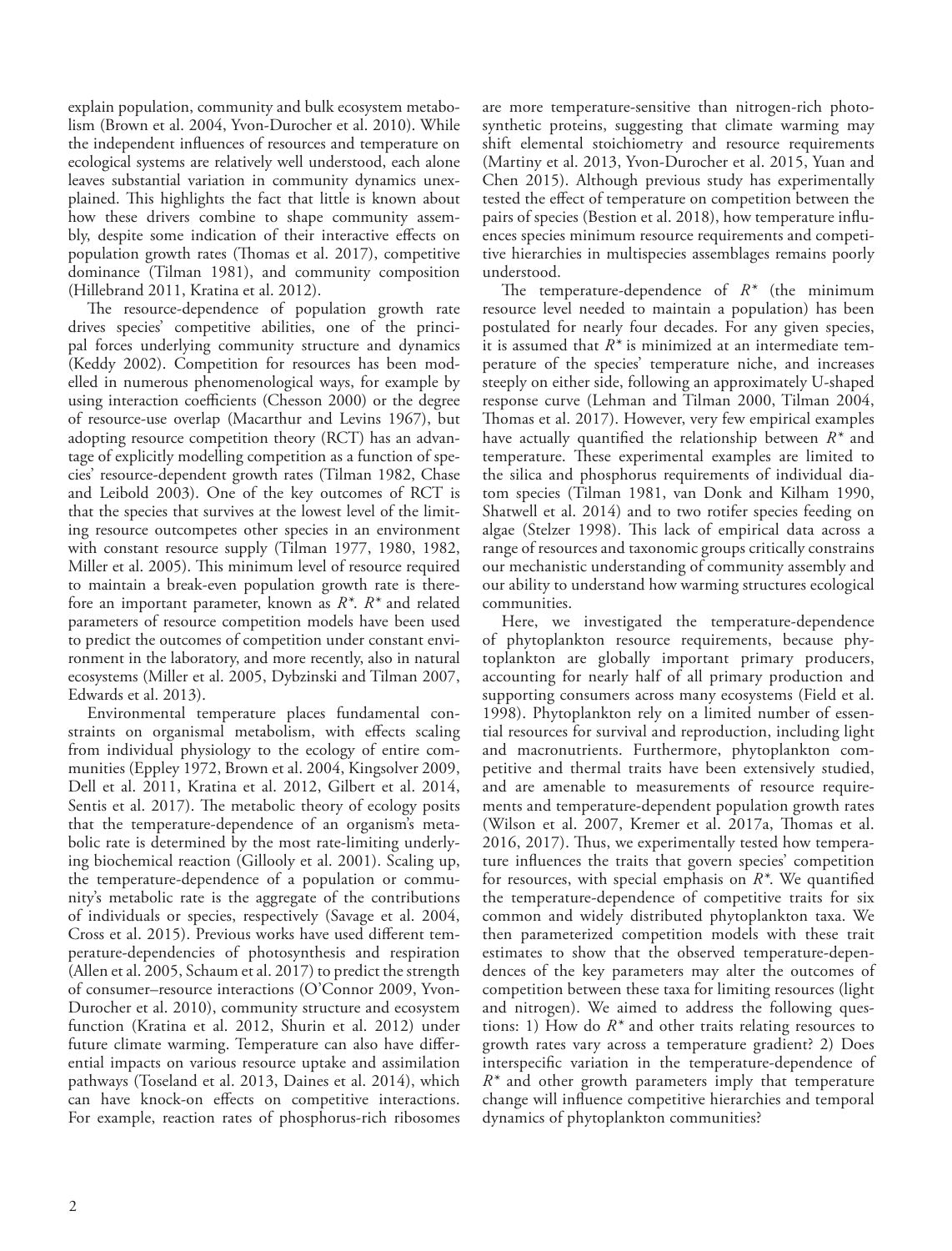## **Methods**

### **Quantifying resource- and temperature-dependent growth rates**

To investigate the temperature-dependence of resource competition for light and nitrogen, we measured population growth rates of six species spanning three groups of freshwater phytoplankton: cyanobacteria, chlorophytes and diatoms (Supplementary material Appendix 1 Table A1). We refer to species by their genus name for simplicity. We estimated their growth rates in two separate experiments that crossed gradients of temperature with: 1) light, and 2) nitrogen. Prior to each experiment, species were maintained in batch culture in a modified sterile COMBO freshwater medium which did not contain animal trace elements or vitamins (Kilham et al. 1998).

We estimated the growth rates of each species at each of ten levels of nitrogen and light by measuring changes in chlorophyll-*a* fluorescence over time. We also estimated phycocyanin fluorescence for the cyanobacteria species during the nitrogen experiment, as phycocyanin is a more sensitive measure of cyanobacteria growth (Lewington-Pearce et al. unpubl.). We took daily measurements of these proxies for phytoplankton biomass using a Biotek Cytation 5 multimode plate reader. We measured chlorophyll-a fluorescence at excitation and emission wavelengths of 435nm and 685nm. We measured the phycocyanin using excitation and emission wavelength of 620nm and 665nm. Experimental units were tissue-culture plates that were sealed with Breathe-Easy membranes to prevent evaporative losses and crosscontamination between adjacent wells. To reduce the risk of contamination, all acclimation and experimental inoculation steps were performed in a laminar flow hood using sterile technique. Well-plates were randomly assigned a location within a grid in the temperature-controlled incubators which were set to rotate at 100 rpm. Cultures were illuminated at 140.6 µmol photons  $m^{-2} s^{-1}$  of photosynthetically active radiation (PAR), except for the light-limited treatments for a 18L:6D photoperiod and maintained at 15, 20, 25 or 30°C. These temperatures encompassed the approximate range of each species' previously-estimated optimal temperature for growth  $(T_{\text{opt}})$  (Thomas et al. 2016).

#### *Experiment 1: temperature-dependence of light limitation*

In the light limitation experiment, we factorially manipulated temperature (four levels) and light (ten levels). Subcultures of each phytoplankton species were acclimated to the four experimental temperatures and the ten light levels (0.15, 0.95, 3.6, 6.8, 18.7, 29.3, 49.2, 77.3, 105.5, 140.6 µmol photons  $m^{-2} s^{-1}$ ) for six days prior to the start of the experiment. Before inoculating each species into the final growth rate experiment, population biomass was estimated with chlorophyll-a fluorescence as a proxy, in order to equalize the starting values across all treatment combinations using dilutions. We measured raw fluorescence units (RFU) of chlorophyll-a by pipetting 1ml samples of each acclimated

culture into 48-well tissue-culture plates. Dilutions were conducted to achieve a starting  $RFU \le 1500$ .

The light requirements were estimated by inoculating 100μl of diluted, acclimated phytoplankton culture into 900μl of sterile COMBO medium in a 48-well Falcon tissueculture plate to achieve an initial biomass of ≤150 RFU. This meant that growth rates were estimated from the population biomasses far below the carrying capacity. We used neutral density filters to manipulate the total amount of light supplied without changing light spectrum. The light filters on the opaque frames prevented unmeasured light from entering the wells from the sides of the plates. Experimental light intensities under the filters were measured using a qantum sensor.

Measurements of population-level RFU were made in two replicate wells for all temperature and light combinations daily for 10 days. Temperature treatments were applied in two temporal blocks. The 20°C treatment was repeated in both blocks as a control for the effect of block, i.e. the 20°C treatment was replicated four times (twice in each block). The growth rate estimates at controlled 20°C did not differ between blocks. In total we estimated 600 growth rates from 6000 biomass measurements.

#### *Experiment 2: temperature-dependence of nitrogen limitation*

In the nitrogen limitation experiment, we factorially manipulated temperature (four levels) and the concentration of elemental nitrogen in the form of nitrate,  $NaNO<sub>3</sub>$  $(1, 4, 6, 10, 40, 60, 100, 400, 600, 1000 \mu \text{mol N} \cdot \text{m}$ . These nitrate concentrations were derived from the experimental estimates of resource limitation of freshwater phytoplankton (Narwani et al. 2015) and additional pilot experiments where we estimated minimum resource requirements for the six focal species. For comparison, standard COMBO media (Kilham et al. 1998) contains  $1000 \,\mu\text{mol}^{-1}$  of NaNO<sub>3</sub>.

Sub-cultures of each phytoplankton species were acclimated to all temperature and nitrate combinations for 13 days prior to the start of the experiment (Supplementary material Appendix 1 Table A2). We first diluted the acclimated cultures to 500RFU or less, and then inoculated 1ml of the cultures with 9ml of sterile COMBO containing the assigned nitrogen level into 6-well tissue culture plates, achieving an initial biomass of less than 50RFU. This meant that growth rates were estimated from the population biomasses far below the carrying capacity. We measured population biomass of all species in three replicated wells and calculated their means at all temperature and nitrogen combinations daily over 9 days. This resulted in 720 growth rate estimates from 6480 biomass measurements.

#### *Models of population growth*

We described variation in light-dependent growth using a modified version of the Eilers–Peeters model (Eilers and Peeters 1988):

$$
\mu(I) = \frac{\mu_{\text{max}}I}{\frac{\mu_{\text{max}}}{\alpha I_{\text{opt}}^2}I^2 + \left(1 - 2\frac{\mu_{\text{max}}}{\alpha I_{\text{opt}}}\right)I + \frac{\mu_{\text{max}}}{\alpha}} \tag{1}
$$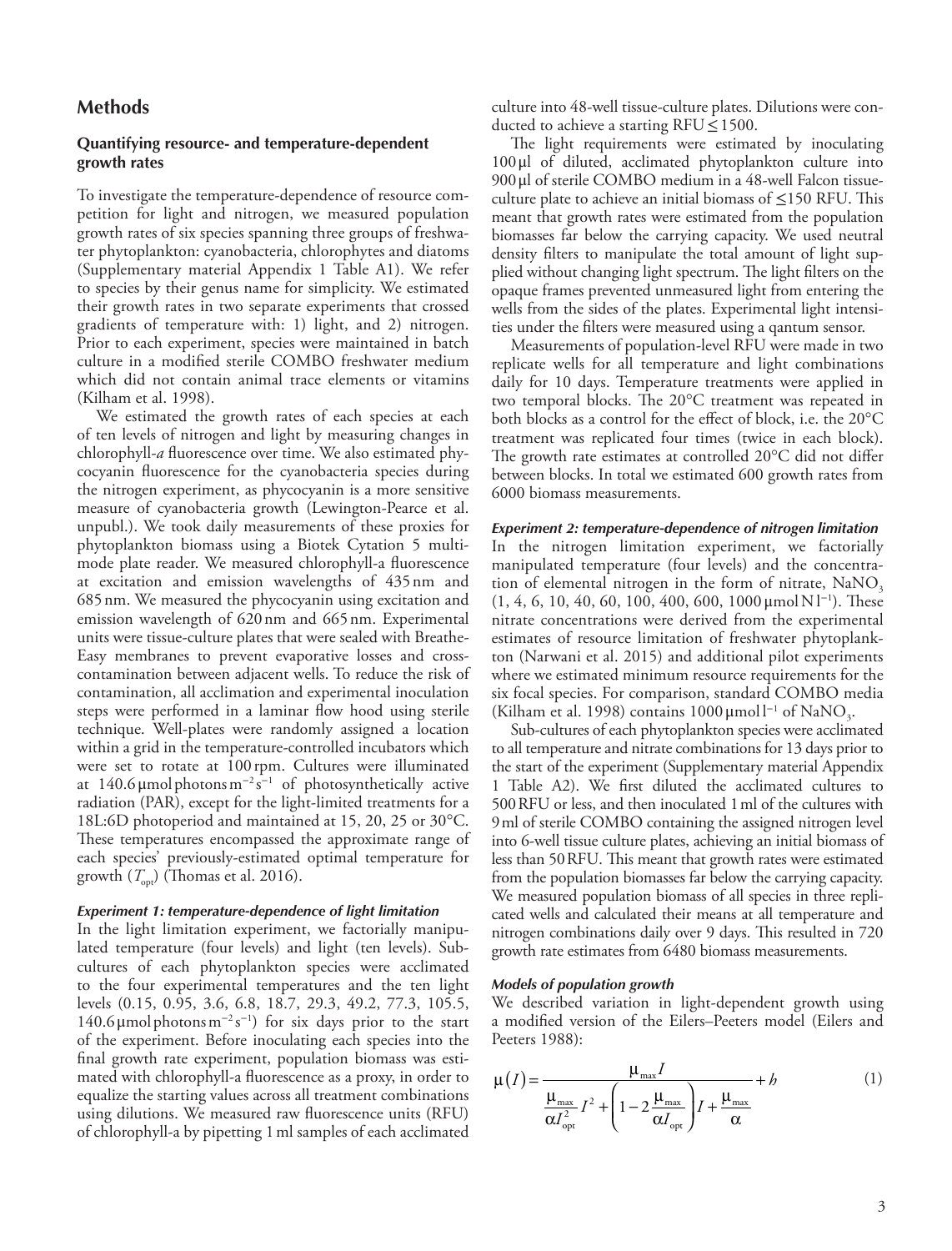where  $\mu$  is the specific growth rate (per day) as a function of irradiance *I* (in μmol photons m<sup>−2</sup> s<sup>−1</sup>),  $I_{opt}$  is the optimal irradiance for growth, and  $\alpha$  is the initial slope of the curve. We modified the Eilers–Peeters model by adding the new parameter *h* (for heterotrophy) to avoid the incorrect assumption that species growth rate is precisely zero in the absence of light  $(I=0)$ . In purely autotrophic species, the lack of cell growth in the absence of light, in combination with background mortality, leads to a negative specific growth rate. This *h* parameter is negative in these autotrophic species, reflecting negative growth rate at zero light. In contrast, mixotrophic species may show negative or positive specific growth rates in the absence of light, as a result of the balance between heterotrophic growth and background mortality. For these mixotrophic species, *h* may be negative or positive (or zero, in which case the equation is identical to the Eilers–Peeters model). Note that when  $h = 0$ ,  $\mu_{\text{max}}$  is the maximum specific growth rate; otherwise the estimated maximum growth rate is the sum of  $\mu_{\text{max}}$  and *h*.

We described variation in nitrogen-dependent growth using a modified version of the Monod equation (Monod 1949):

$$
\mu(N) = \frac{\mu_{\text{max}} N}{N + \frac{\mu_{\text{max}}}{\alpha}} - m
$$
\n(2)

where  $\mu$  is the specific growth rate (per day) as a function of nitrogen concentration  $N$  (in  $\mu$ mol  $l^{-1}$ ), α is the initial slope of the curve, *m* is the background mortality rate (i.e. the specific growth rate at  $N=0$ ), and  $\mu_{\text{max}}$  is the maximum growth rate only when *m*= 0. As with the Eilers–Peeters model, we modified the Monod equation to avoid the assumption that growth rate is zero in the absence of resources  $(N=0)$ . We did this by subtracting the *m* parameter (for mortality), because background mortality should lead to specific growth rates that are negative in the absence of nutrients. The estimated maximum growth rate  $(\mu_{\text{max}})$  is therefore the sum of μmax and *m*. Note that the distinction between the *h* and *m* parameters in Eq. 1 and 2 is that the possibility of heterotrophic growth allows for positive or negative growth in the absence of light (captured by the parameter *h*), but growth in the absence of nutrients (captured by the parameter *m*) is always negative.

We fit Eq. 1 and 2 to our experimental data (Supplementary material Appendix 1 Table A2), and used the fitted growth curves to estimate *R\** values. *R\** is the resource (irradiance or nitrate) level at which each species' specific growth rate is zero. We estimated *R\** (i.e. *I*\* and *N*\* for light and nutrients respectively) from each fitted growth curve by first numerically estimating the value at which the growth rate was zero. In cases where specific growth rate is negative or zero at a resource level of zero, this estimated value is identical to the *R*\*. In cases where specific growth rate is positive at a resource level of zero (i.e. there is detectable heterotrophic growth), the estimated value

is no longer the *R*\*. This is because the *R*\* is bounded at zero by definition, being a measure of resource availability. Therefore, where these numerical estimates were negative, we set *R*\* to be zero.

#### **Temperature-dependence of competition traits**

We characterized the minimum light (*I*\*) and nitrogen (*N*\*) requirements, the maximum specific growth rates  $(\mu_{\text{max}})$ , the initial slope of the growth-light curve  $(\alpha)$ , the specific growth rates at *I*=0, implying heterotrophic growth (*h*), and the optimal irradiance for growth  $(I_{\text{out}})$ . We applied two approaches to characterize the shape of the temperature-dependence of competitive traits around their maxima (or minima for *R*\*). First, to characterize the shape of the temperature response curve, we fit a generalized additive mixed model (GAMM). In contrast to GAM, the use of GAMM allowed us to evaluate the trait value (fixed effect) as a smooth non-parametric function of temperature, while accounting for variance that was due to the differences in species' mean trait value across all temperatures (random effect). A significant random effect term indicates differences in the temperature response among individual phytoplankton species. Because species have different temperature optima, we standardized the temperature so that all species had their *R*\* minimum and maximum (for all other traits) at the same position on the temperature axis (set to 0). All analyses were performed in the language environment R ver. 3.2.2 (<www.r-project.org>), using gamm4 package.

Second, to measure the temperature sensitivity of each trait, we quantified how steeply its values rise or fall with increasing temperature, by breaking each curve into portions below and above the trait maximum (or minimum for *R*<sup>\*</sup>) if the trait showed a non-linear response to temperature. To characterize the rising and falling parts of the curve above or below the trait maximum or minimum for *R*\* (set to 0 on the temperature axis) we fit a linear model with log-transformed trait estimate as the response, which is equivalent to assuming that the trait increases or decreases exponentially with temperature. For the traits that showed a linear response, we fit a linear model to the entire standardized temperature range. We used the estimated slope to calculate a *Q*10 coefficient, representing the temperature sensitivity of the change in the trait value due to an increase in temperature of 10 $^{\circ}$ C. For the analyses, we only used  $I_{\text{opt}}$  estimates when the estimated  $I_{\text{opt}}$  was less than the maximum irradiance used in the experiment.

#### **Simulation of temperature-dependent competition**

We then used the experimentally derived temperaturedependent competition parameters to compare the outcomes of competition for light and nitrate in multispecies communities across a gradient of environmental temperatures. Competition for light was described using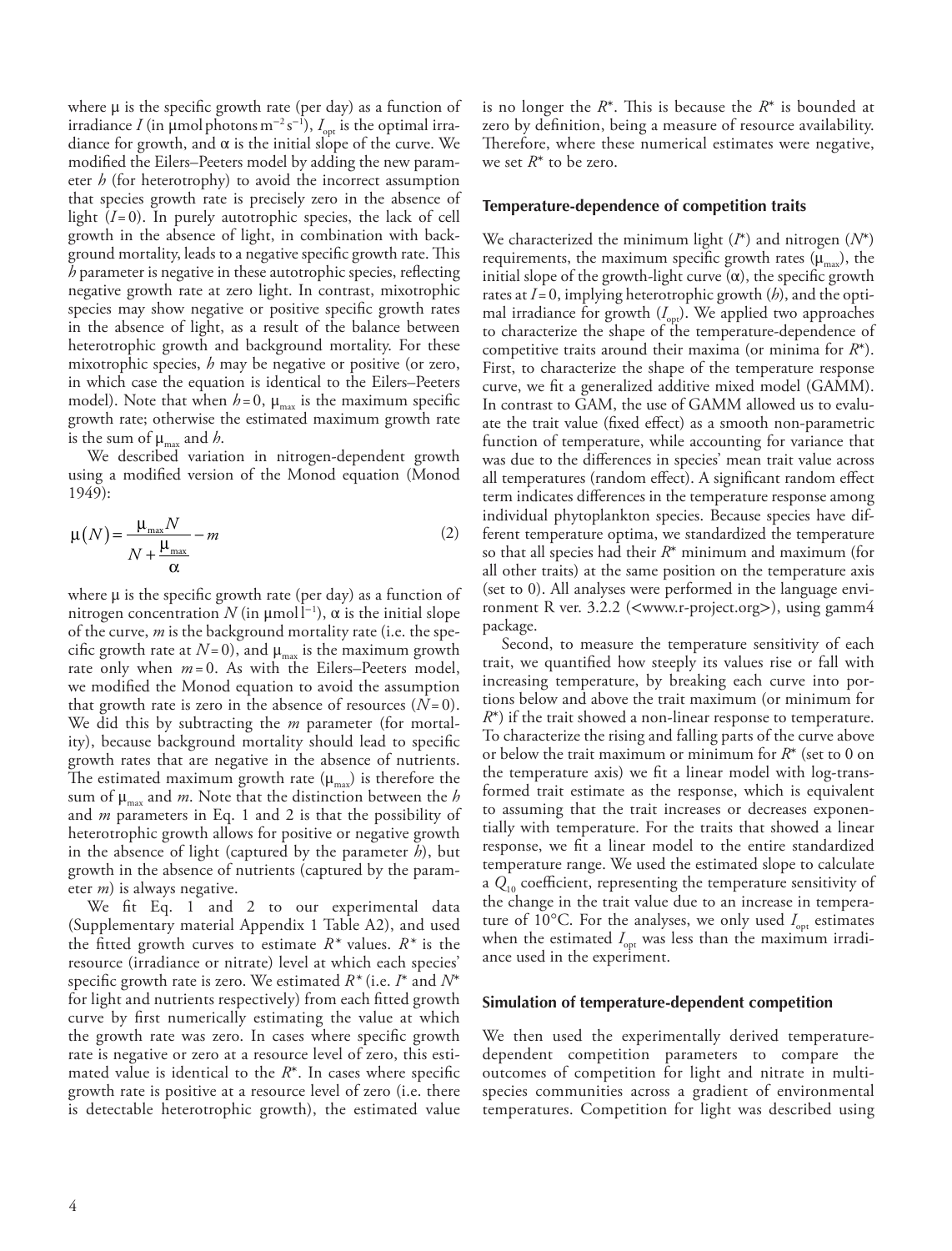a light-limited chemostat model (Huisman et al. 2002), which we adapted to incorporate the Eiler–Peeters growthirradiance curve (to our knowledge, for the first time). Competition for nitrogen was described in a separate model of a nutrient-limited chemostat (Monod 1949). Both models were parameterized at each experimental temperature using values from our light (Supplementary material Appendix 1 Table A2) and nutrient (Supplementary material Appendix 1 Table A3) experiments. We simulated competition over 1000 model days for a gradient of light and nutrient conditions.

#### **Data deposition**

Data available from the Dryad Digital Repository:<br>
<http://dx.doi.org/10.5061/dryad.q66s28s> (Lewington- $\langle \text{http://dx.doi.org/10.5061/dryad.q66s28s}\rangle$ Pearce et al. 2019).

## **Results**

### **Temperature-dependence of minimum light and nitrogen requirements**

Minimum light (*I*\*) and nitrogen (*N*\*) requirements of the model phytoplankton species were influenced by experimental temperature (Fig. 1a–b). Minimum light requirements (*I*\*) of all species combined tended to be both lowest and least variable at intermediate experimental temperatures (Fig. 1c), but the overall smoothed trend was not significant (GAMM,  $F = 2.071$ ,  $p = 0.140$ ; Fig. 1c). There was also an overall positive relationship between *N\** and temperature across the model phytoplankton species (GAMM,  $F = 3.8761$ , p=0.039; Fig. 1d). These relationships differed among individual phytoplankton species, as the models that included the random effect of species term described the data better than the models without this random effect.



Figure 1. Temperature alters the minimum requirements for light (*I\**) and nitrogen (*N\**) of six common phytoplankton species. Individual phytoplankton species are denoted by different symbols and colours. (a) and (b) show within-species patterns in *I*\* and *N*\* across temperature. (c) and (d) show across-species patterns in *I*\* and *N*\* across temperature, using GAMMs. The plots of across-species patterns (c and d) differ in: 1) standardizing the x-axis so that all species' minimum trait values align at the same value (0°C), and 2) accounting for interspecific differences in mean trait value across a temperature gradient using a random effect. Significant (non-significant at  $\alpha$  = 0.05) smoothed trends are indicated by solid (dashed) lines, and shaded bands show  $\pm 1$  SE.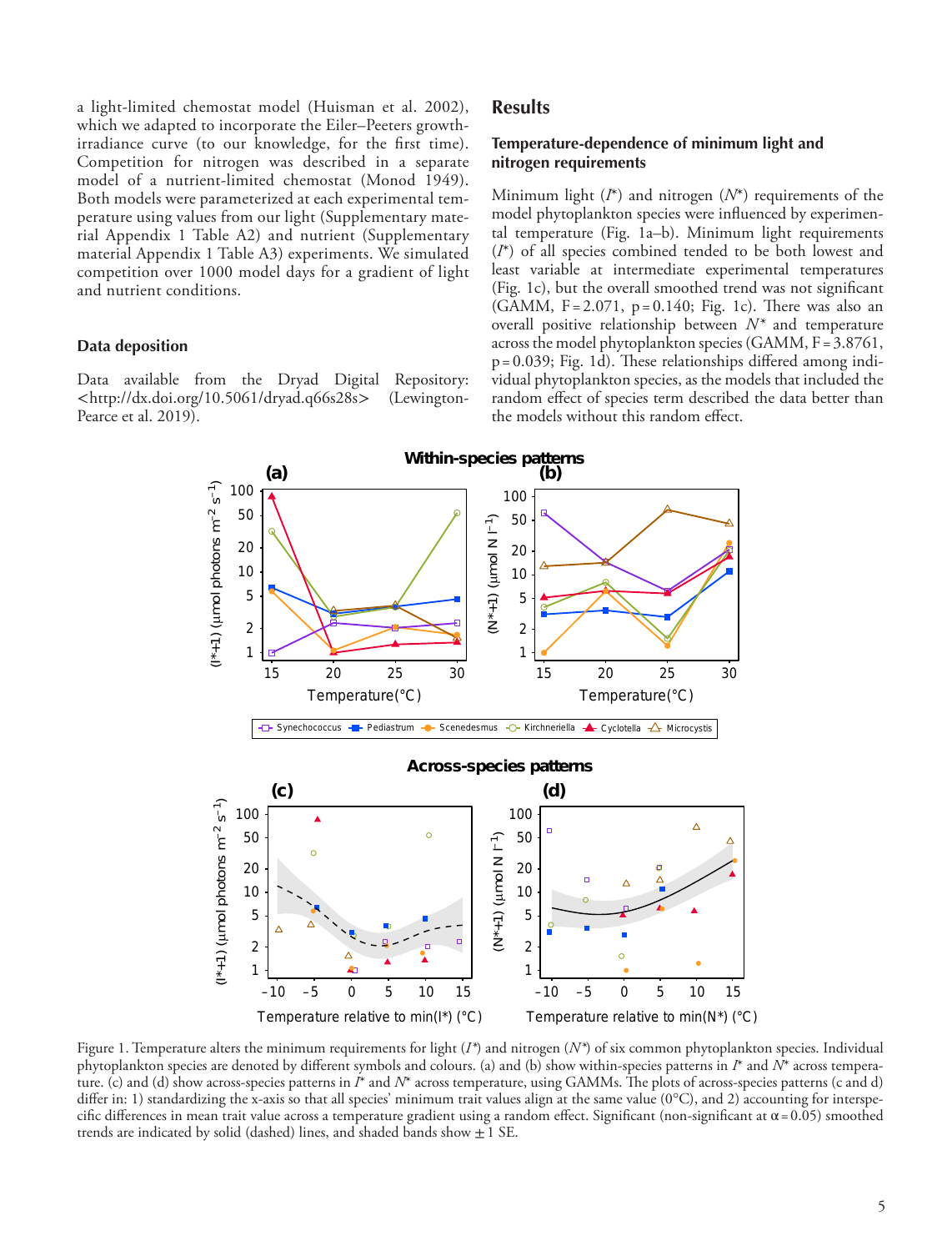In order to estimate the temperature sensitivity of *I\** and *N\**, we divided the temperature-dependent curve for all species combined into the increasing and falling portions, and defined the 'optimal temperature' as that at which *I\** and *N\** were minimized (Fig. 1c–d). The estimated temperature sensitivities  $(Q_{10})$  across all species for the increasing portions of the curves for *I\** and *N\** were 0.70 and 0.45 respectively (95% CI were [0.61, 0.79] and [0.39, 0.51] respectively; Supplementary material Appendix 1 Table A4). The estimated temperature sensitivity  $(Q_{10})$  for the falling portions of the curves for *I\** and *N\** were 2.25 and 1.01 respectively (95% CI were [2.03, 2.50] and [0.86, 1.16] respectively, Supplementary material Appendix 1 Table A4). This shows that species' *I\** and *N\**s are more sensitive to lower than-optimal temperatures, than higherthan optimal temperatures (Supplementary material Appendix 1 Table A4), indicating an asymmetric response of *I\** and *N\** around the optimum. Species *I\** are also more than twice as sensitive to higher than optimal temperatures compare to *N\**, indicating differences in the sensitivity of species *R\** to different resource types (Supplementary material Appendix 1 Table A4).

Despite the overall patterns in minimum resource requirements, there were interspecific differences in *I\** and *N\** responses to experimental temperature (Fig. 2, note different y-axes). Whereas *I\** and *N\** showed opposite relationships with temperature for some species (e.g. *Synechococcus*, *Cyclotella* and *Scenedesmus*), both *I\** and *N\** responded consistently to temperature for other species (e.g. *Kirchneriella*). *Pediastrum* had low requirements for both resource types across the whole temperature gradient (Fig. 2e).

#### **Temperature-dependence of other resource competition traits**

Changes in *R\** with temperature ultimately arise from the temperature-dependence of the traits that determine *R\**. In our study, the maximum specific growth rates  $(\mu_{\text{max}})$  for light and nitrogen were positively influenced by temperature, ranging from 0.09 to 1.71 day<sup>-1</sup> (Fig. 3a, Supplementary material Appendix 1 Fig. A1, Table A2) and from 0.23 to 1.45 day<sup>−</sup><sup>1</sup> (Fig. 3c, Supplementary material Appendix 1 Fig. A2, Table A3), respectively. The  $\mu_{\text{max}}$  for the light limitation experiment was more sensitive to temperature than it was for the nitrogen experiment;  $Q_{10}$  for the increasing portions of the curves were 0.45 for light and 0.22 for nitrogen (Fig. 3b, d, Supplementary material Appendix 1 Table A4). Across species, growth rates responded more strongly to initial increases in nitrogen than light availability  $(\alpha)$ , with larger variation across temperatures for nitrogen (Fig. 3e, g). Response curves for α were non-monotonic under both types of resource limitation (Fig. 3f, h). Although the remaining traits were also temperature-dependent (i.e. the  $Q_{10}$  values differed from zero; Fig. 3i–n, Supplementary material Appendix 1 Table A4), they showed lower sensitivity to temperature and less difference between the response to light and nitrogen in comparison to *I\** and *N\** (Supplementary material Appendix 1 Table A4).

#### **Outcomes of temperature-dependent competition models**

The model simulations demonstrate that observed temperature-dependence of key parameters have the potential to strongly influence resource competition in multispecies



Figure 2. Temperature alters within-species requirements for light (*I\**) and nitrogen (*N\**). *I\** and *N\** show opposite relationship with temperature for some species (a, c, f), or similar trends for other species (b, d, e). Note different y-axes across the panels.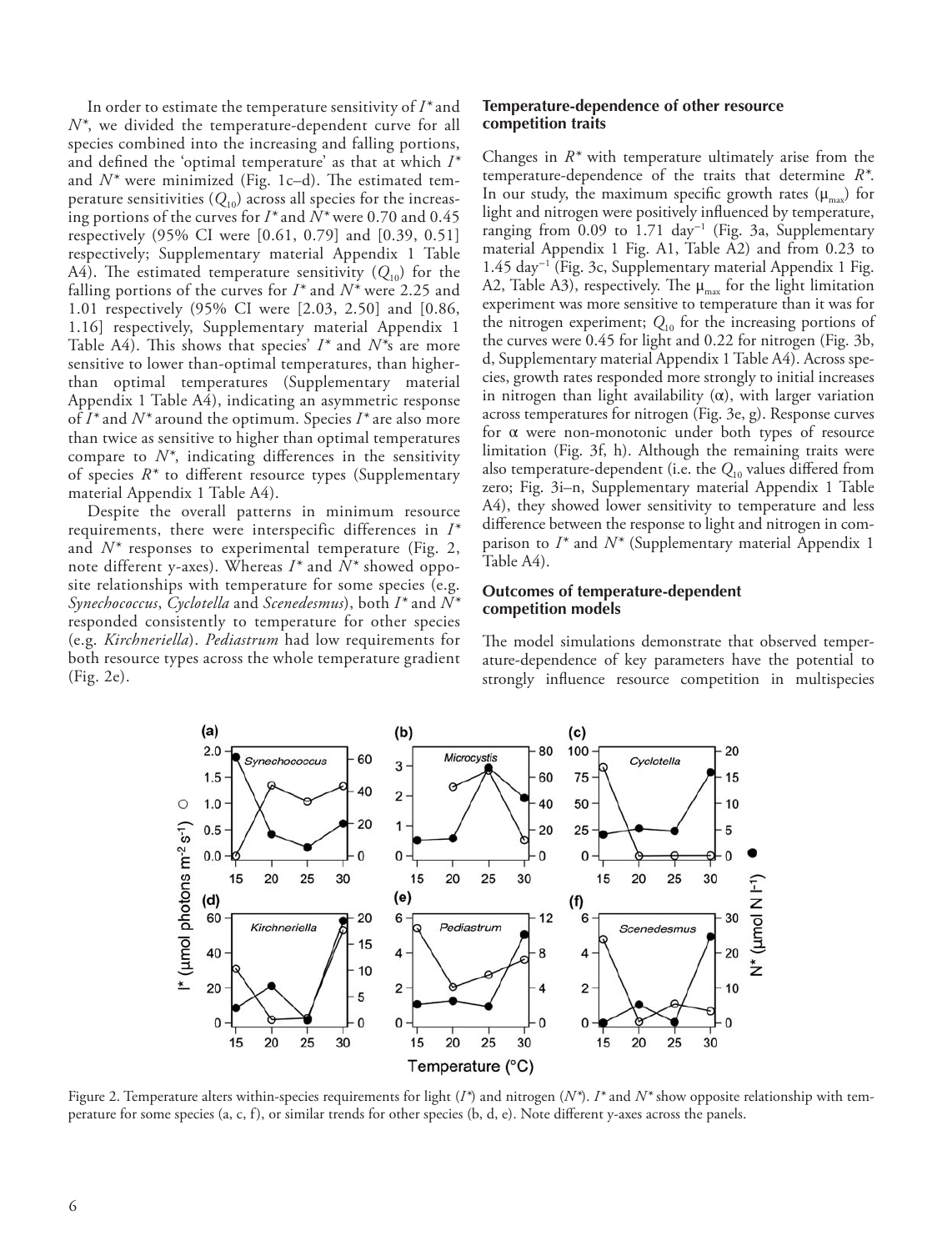

Figure 3. The key traits for nitrogen and light competition depend on experimental temperature. The effect of temperature on maximum growth rate under optimal light levels (i.e. *I*=*I*<sub>opt</sub>, and without adjusting for heterotrophic growth, if any) (a, b) and unlimited nitrate (c, d). The effect of temperature on the initial slope of the light growth curve,  $\alpha$  (e, f) and of the nitrogen growth curve (g, h). The effect of temperature on the specific growth rate at *I*=0, i.e. in the absence of light (parameter *h*), implying heterotrophic growth (i, j), on the species background mortality, *m* (k, l) and on the optimal irradiance for growth, *I*<sub>opt</sub> (m, n). Panels a, c, e, g, i, k, m show within-species patterns in irradiance and nitrogen competition traits across temperature. Panels b, d, f, h, j, l, n show across-species patterns in irradiance and nitrogen competition traits across temperature, using GAMMs. Significant (non-significant at α=0.05) smoothed trends are indicated by solid (dashed) lines, and shaded bands show  $\pm$  1 SE. The plotted data points are corrected to remove differences between species in the mean trait value across temperatures. The x-axis represents temperature values that have been standardized so that all species had their trait maximum at the same position (0°C).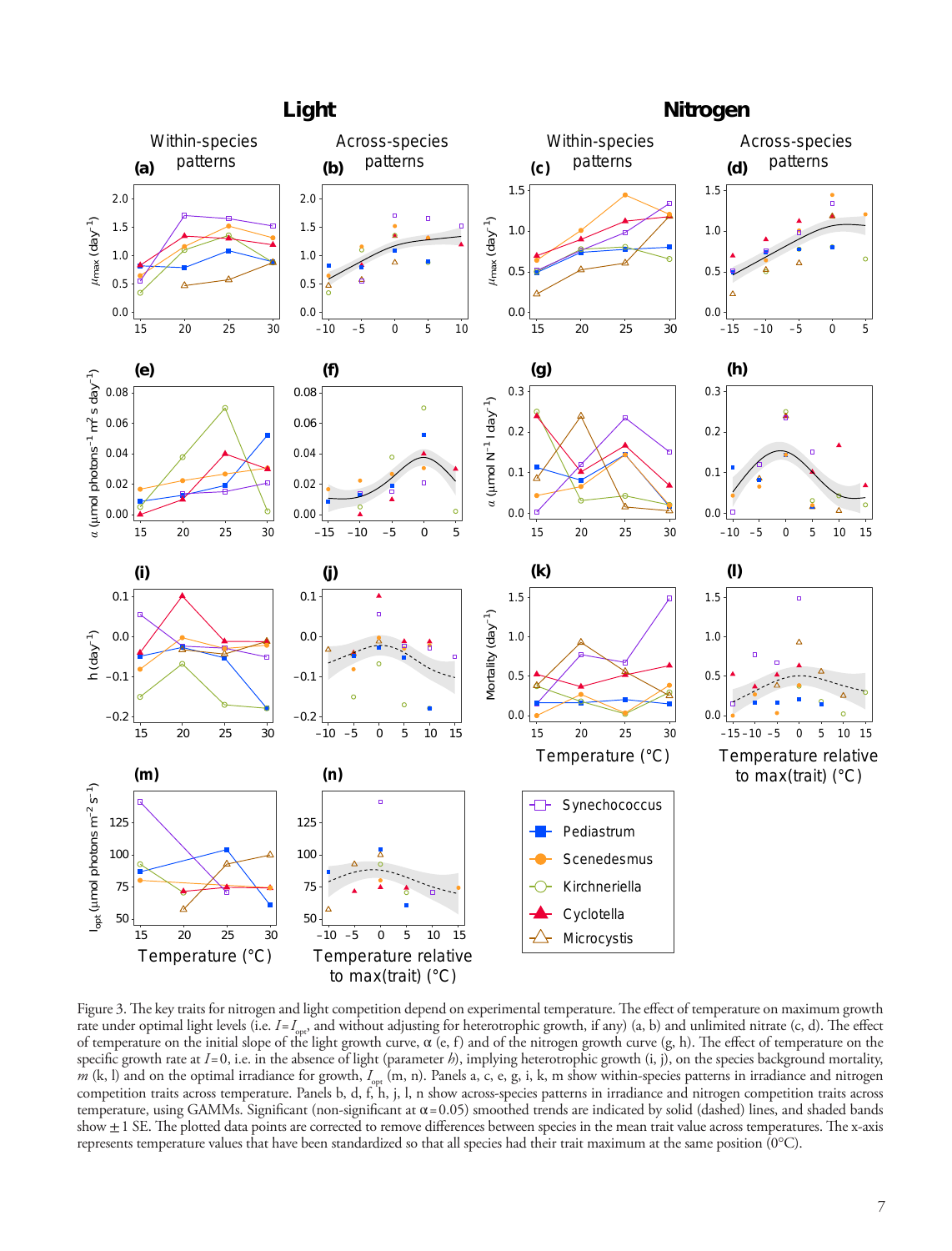

Figure 4. Temperature alters competitive outcomes in multispecies phytoplankton assemblages. Simulated population dynamics reveal which species dominate during initial transient dynamics (fast growing species) as well as over the long-term (superior competitors) given competition for light (top row) and nitrogen (bottom row) at each experimental temperature. Results are based on chemostat models (Supplementary material Appendix 1 Eq. A3, A4) parameterized using the population growth experiments (Supplementary material Appendix 1 Table A2, A3) and run for 1000 model days. In all cases, a single species dominates by the end of the simulations, while all others are driven to low densities and excluded. The identity of the dominant species changes between temperatures. Comparisons between *R*<sup>\*</sup> values and growth rates for each species at each temperature in these simulations appear in the Supplementary material (Supplementary material Appendix 1 Fig. A4).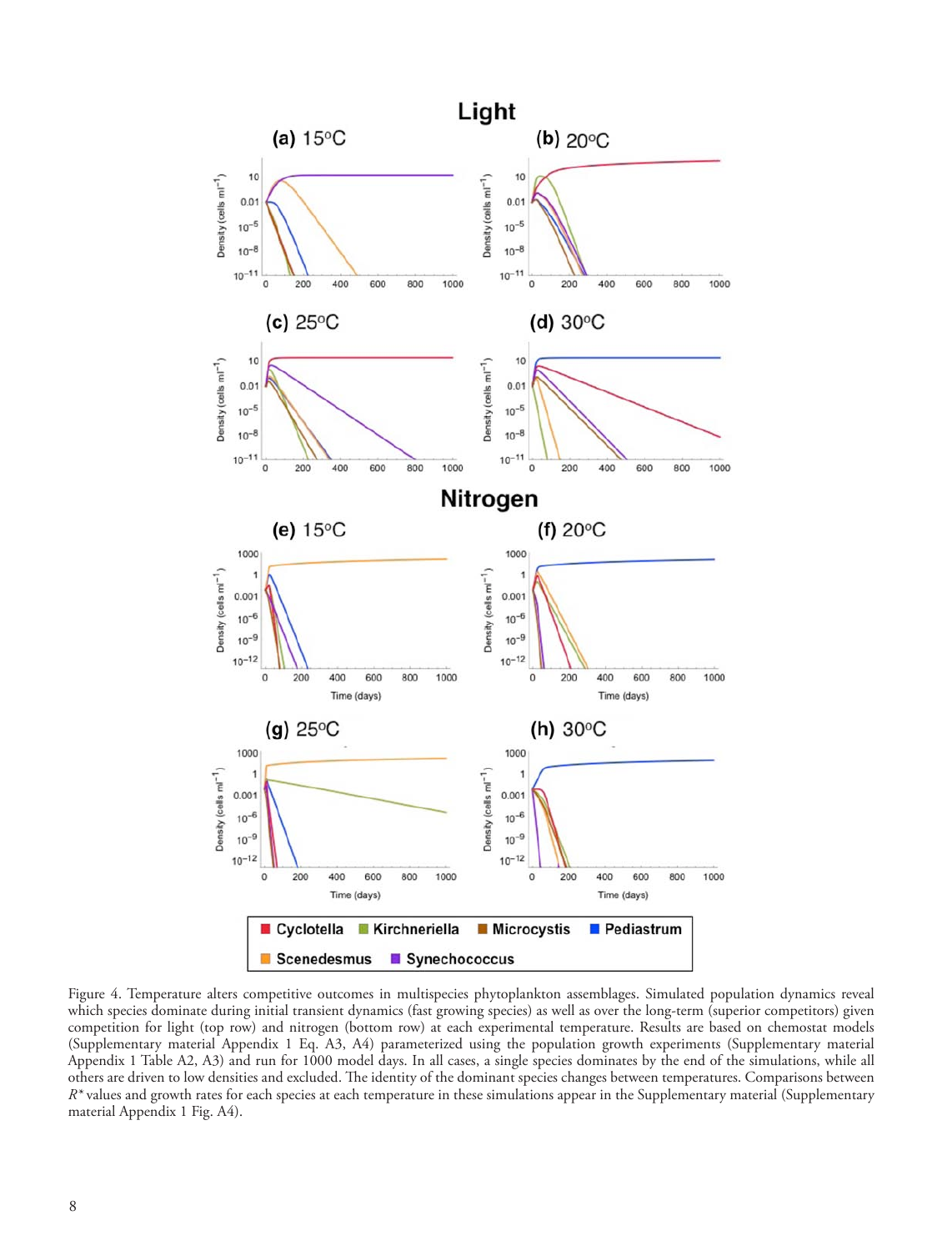plankton communities (Fig. 4, Supplementary material Appendix 1 Fig. A4). There were changes in dominance between *Scenedesmus* (at 15 and 25°C) and *Pediastrum* (at 20 and 30°C) when competing for nitrogen (Fig. 4, bottom row), as these are the species with the lowest *N\** values at these temperatures (Fig. 1b). In the case of competition for light, simulations of competition at low temperature (15°C) show *Synechococcus* as the dominant competitor, whereas *Cyclotella* dominated at intermediate temperatures (20 and 25°C), and *Pediastrum* at 30°C (Fig. 4, top row). The species with the lowest *I*<sup>\*</sup> in the chemostat model were competitively dominant, and excluded all other species (Supplementary material Appendix 1 Fig. A4, bottom row). Importantly, the relevant *I\** values in this model differ somewhat from those reported in Fig. 1, because we consider light attenuation across the chemostat. Unlike nutrients, light cannot be uniformly mixed within a water column and each species' production depends jointly on their nonlinear light response curves (Eq. 1, Supplementary material Appendix 1 Fig. A1) and the light profile across the chemostat (Huisman et al. 2002). One consequence of this difference is that *I\** can change with the level of irradiance supplied, *I*<sub>in</sub> (Supplementary material Appendix 1 Fig. A4; details on calculating *I\** also appear in the supplementary material). This subtle effect did not alter the identity of the dominant competitor for light, with the exception of 30°C, where *Pediastrum* has the lowest  $I^*$  below an  $I_{in}$  of ~55μmolphotonsm<sup>−</sup><sup>2</sup> s −1 , while *Cyclotella* is the better competitor at higher light levels.

## **Discussion**

We provide experimental evidence for the temperaturedependence of minimum resource requirements for light (*I\**) and nitrogen (*N\**). Although minimum resource requirements for light tended to be lowest at intermediate experimental tempertures (Fig. 1c), in agreement with theoretical expectations (Tilman 2004), there was strong variation in temperature responses across individual species. The minimum resource requirement for nitrogen on average increased at the highest temperatures (Fig. 1d), possibly suggestive of an asymmetric response of *N\** around its minimum. The model simulations demonstrate that the species-specific differences in the temperature-dependence of *R\** and other parameters should alter the competitive hierarchies in multispecies communities across a temperature gradient. This is in line with two earlier studies showing that two species of diatoms are superior competitors for silica at different temperatures (Tilman et al. 1981) and that temperature alters the identity of the best rotifer competitor (Stelzer 1998). The partitioning of the temperature-light niche observed in our study may enhance coexistence and biodiversity in environments with temporal or spatial variation in temperature and light (Descamps-Julien and Gonzalez 2005).

The species-specific responses of  $I^*$  and  $N^*$  to temperature indicate distinct interactive effects of temperature and light or nitrogen on each species' population growth rates. Previous tests of combined temperature and nutrient impacts on individual species (Descamps-Julien and Gonzalez 2005, Thomas et al. 2017) showed that temperature and nutrients could limit species ranges by decreasing individual growth rates. Moreover, temperature can also alter the supply ratio of limiting nutrients (Tilman et al. 1986) available in the environment, resulting in the taxonomic replacement and turnover of dominant species (Hillebrand 2011, Kratina et al. 2012). The temperature-dependence of *R\** and other competitive traits can thus alter community composition, by switching competitive hierarchies under future climate warming.

The monotonic increase in minimum nitrogen requirements with rising temperature indicates that the optimum temperature for *N\** may not have been captured in the temperature range tested in our study. Maximum growth rate  $(\mu_{\text{max}})$  also tended to increase monotonically with temperature, whereas  $\alpha$  appeared to have a unimodal relationship with temperature for both resources. The non-linear relationship of growth traits with temperature has also been recognised in the minimum silica requirements of two diatom species (Tilman et al. 1981). Furthermore, a synthesis of published light curves showed that  $\mu_{\text{max}}$ ,  $\alpha$  and  $I_{\text{opt}}$  all show unimodal relationships with temperature (Edwards et al. 2016) and a similar pattern of  $R^*$  across temperatures is found in models of temperature–nutrient interactions (Follows et al. 2007, Thomas et al. 2017). However, these models presently do not account for the temperature-dependence of traits such as  $\alpha$ , and may need to be modified accordingly.

Two of our focal species (*Kichneriella* and *Microcystis*) were not favored by any of the combinations of light, nitrogen and temperature we considered. It is possible that these species are favored by conditions outside the range of our study. For example, the *I\** of *Microcystis* declined with temperature, suggesting it might become a dominant competitor at temperatures >30°C (Fig. 1a). Alternatively, while *Kirchneriella* never had the lowest *I\**, it had the highest growth rate of all six species at 20°C under 20 μmol photons m<sup>-2</sup>s<sup>-1</sup> (Supplementary material Appendix 1 Fig. A4, middle row). This allowed it to reach high densities and to dominate the community at the beginning of the simulation (Fig. 4). Under fluctuating light conditions, *Kirchneriella* might be able to persist within a phytoplankton community via a well-documented gleaneropportunist tradeoff (Litchman and Klausmeier 2001, Kremer and Klausmeier 2013) or through other factors, such as predation. It is possible that similar effects might also occur for nitrogen competition, given interspecific differences in maximum growth rates (Supplementary material Appendix 1 Fig. A4, top row). Positive growth rates in the absence of light (implying heterotrophic growth) was only observed in *Cyclotella* at 20°C and for *Synechococcus* at 15°C; these two taxa were dominant competitors at their respective temperatures. However, these non-zero estimates of growth should be interpreted with caution, as these might have resulted from variation in experimental growth estimates. Interestingly, our model simulations showed that harmful cyanobacterium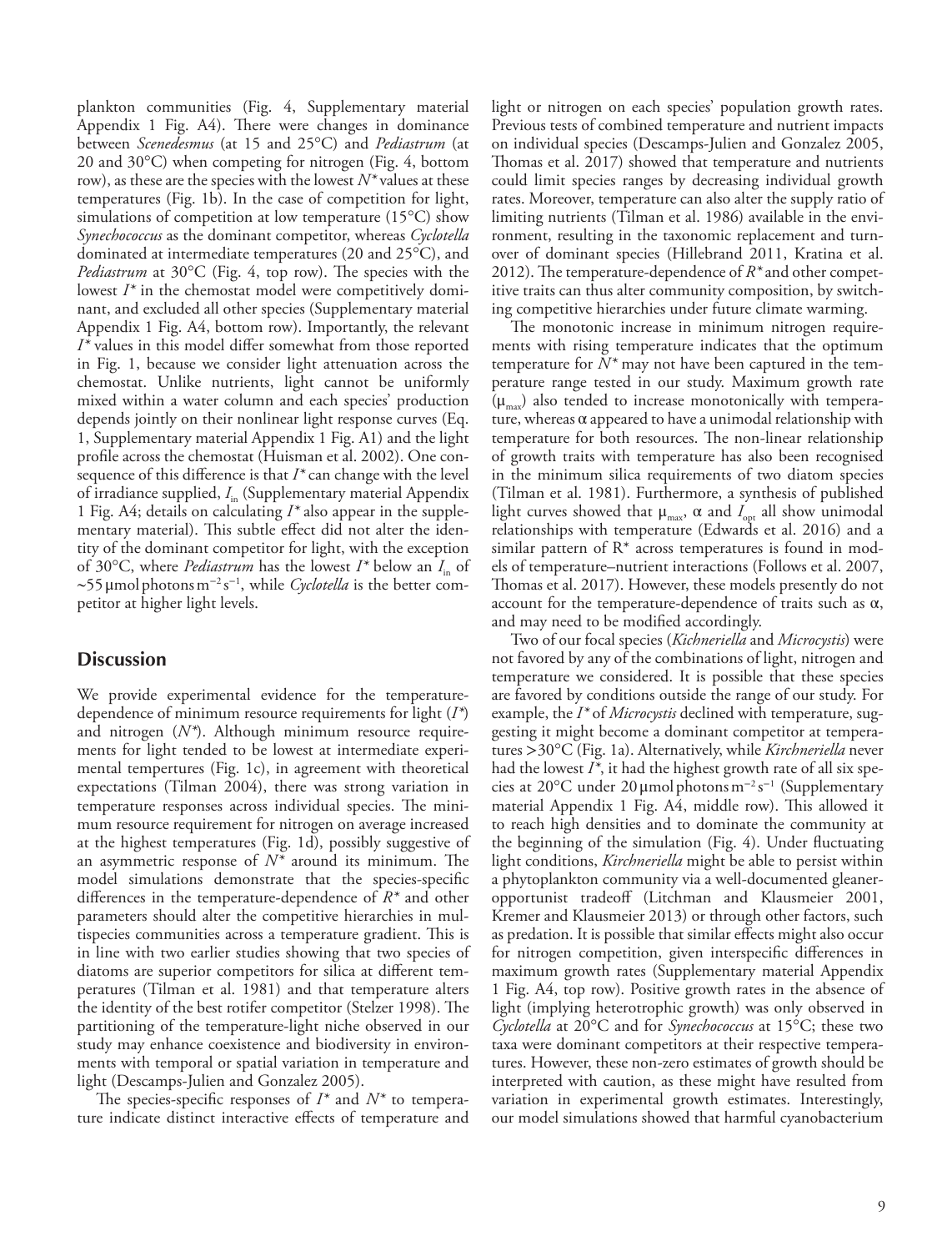*Microcystis* did not dominate phytoplankton assemblages under any experimental temperature, while other cyanobacterium *Synechococcus* outcompeted other species only at low temperatures. This may suggest weaker cyanobacterial blooms then expected (Paerl and Huisman 2008) at the levels of warming tested in our study or other cyanobacteria species dominating future phytoplankton communities.

This study focuses on the temperature-driven consequences of competitive interactions, which are thought to be major structuring force in many ecological communities. However, forecasting multispecies community dynamics in natural ecosystems is challenging due to the complexity of environmental conditions and dynamics at any particular site. Plankton communities undergo strong seasonal successions, where roles of trophic interactions, food quality, the microbial loop and parasites need to be considered (Sommer et al. 1986, 2012). Still, the mechanistic understanding of community dynamics in natural ecosystems necessitates understanding competition across environmental gradients as a stepping stone.

Despite the potential for a temperature-dependent resource competition theory to improve forecasting of community dynamics, experimental characterization of resource requirements for a large number of taxa is not practical (Kremer et al. 2017b). However, the integration of nutrient-based competition models with metabolic-based theory (Brown et al. 2004) may be a critical step towards understanding fundamental constraints governing community and ecosystem dynamics under changing climate (Allen and Gillooly 2009). Recent efforts to understand how temperature influences cell physiology and metabolism have shown that nitrogen-rich photosynthetic proteins are less sensitive to temperature changes than phosphorus-rich ribosomes (Toseland et al. 2013, Daines et al. 2014). Consequently, the activity of ribosomes increases more rapidly with warming than that of photosynthesis proteins, requiring more photosynthetic proteins per cell with warming. This may explain temperature-induced increases in the nitrogen content of phytoplankton biomass, relative to phosphorus content (Yvon-Durocher et al. 2017). Similarly, the temperaturedependence of four metabolic traits enabled the correct prediction of 72% of competition experiments between pairs of phytoplankton species (Bestion et al. 2018). Such mechanistic insights may therefore allow the identification of generalities governing the temperature dependencies and sensitivities of species' resource requirement. Efforts to merge metabolic theory with resource competition theory (Ward et al. 2017) can improve a general understanding of the environmental dependence of community dynamics.

Our study demonstrates differential temperature sensitivity of competition for resources across phytoplankton species from varying taxonomic groups. These changes in competitive traits have the potential to reorganize ecological communities across different environmental temperatures that will likely apply to other types of organisms and ecosystems under future climate change. We believe that theoretical and

empirical work integrating temperature's influence on physiological processes with resource competition would form a critical step towards understanding and forecasting community and ecosystem dynamics.

*Acknowledgements* – *Funding* – PK received funding from the Newton Advanced Fellowships, NAF\R2\180791. CTK was supported by NSF grant OCE-1638958 to Elena Litchman. This is W. K. Kellogg Biological Station contribution no. 2136. MKT received funding from the European Union's Horizon 2020 research and innovation programme under the Marie Skłodowska-Curie grant agreement TROPHY No. 794264. The Centre for Ocean Life is a VKR Centre of Excellence funded by the Villum Foundation.

*Author contributions* – PK, LLP and AN contributed equally to this work. PK and AN conceived the idea, PK, AN and LLP designed the study, LLP and HV collected the data, CK performed the model simulations, LLP, MKT, CK, PK and AN analyzed the data and wrote the paper. All authors gave final approval for publication.

## **References**

- Allen, A. P. and Gillooly, J. F. 2009. Towards an integration of ecological stoichiometry and the metabolic theory of ecology to better understand nutrient cycling. – Ecol. Lett. 12: 369–384.
- Allen, A. P. et al. 2005. Linking the global carbon cycle to individual metabolism. – Funct. Ecol. 19: 202–213.
- Bestion, E. et al. 2018. Metabolic traits predict the effects of warming on phytoplankton competition. – Ecol. Lett. 21: 655–664.
- Brown, J. H. et al. 2004. Toward a metabolic theory of ecology. – Ecology 85: 1771–1789.
- Chase, J. M. and Leibold, M. A. 2003. Ecological niches: linking classical and contemporary approaches. – Univ. of Chicago Press.
- Chesson, P. 2000. Mechanisms of maintenance of species diversity. – Annu. Rev. Ecol. Syst. 31: 343–366.
- Cross, W. F. et al. 2015. Interactions between temperature and nutrients across levels of ecological organization. – Global Change Biol. 21: 1025–1040.
- Daines, S. J. et al. 2014. Multiple environmental controls on phytoplankton growth strategies determine adaptive responses of the N:P ratio. – Ecol. Lett. 17: 414–425.
- Dell, A. I. et al. 2011. Systematic variation in the temperature dependence of physiological and ecological traits. – Proc. Natl Acad. Sci. USA 108: 10591–10596.
- Descamps-Julien, B. and Gonzalez, A. 2005. Stable coexistence in a fluctuating environment: an experimental demonstration. – Ecology 86: 2815–2824.
- Dybzinski, R. and Tilman, D. 2007. Resource use patterns predict long-term outcomes of plant competition for nutrients and light. – Am. Nat. 170: 305–318.
- Edwards, K. F. et al. 2013. Functional traits explain phytoplankton responses to environmental gradients across lakes of the United States. – Ecology 94: 1626–1635.
- Edwards, K. F. et al. 2016. Phytoplankton growth and the interaction of light and temperature: a synthesis at the species and community level. – Limnol. Oceanogr. 61: 1232–1244.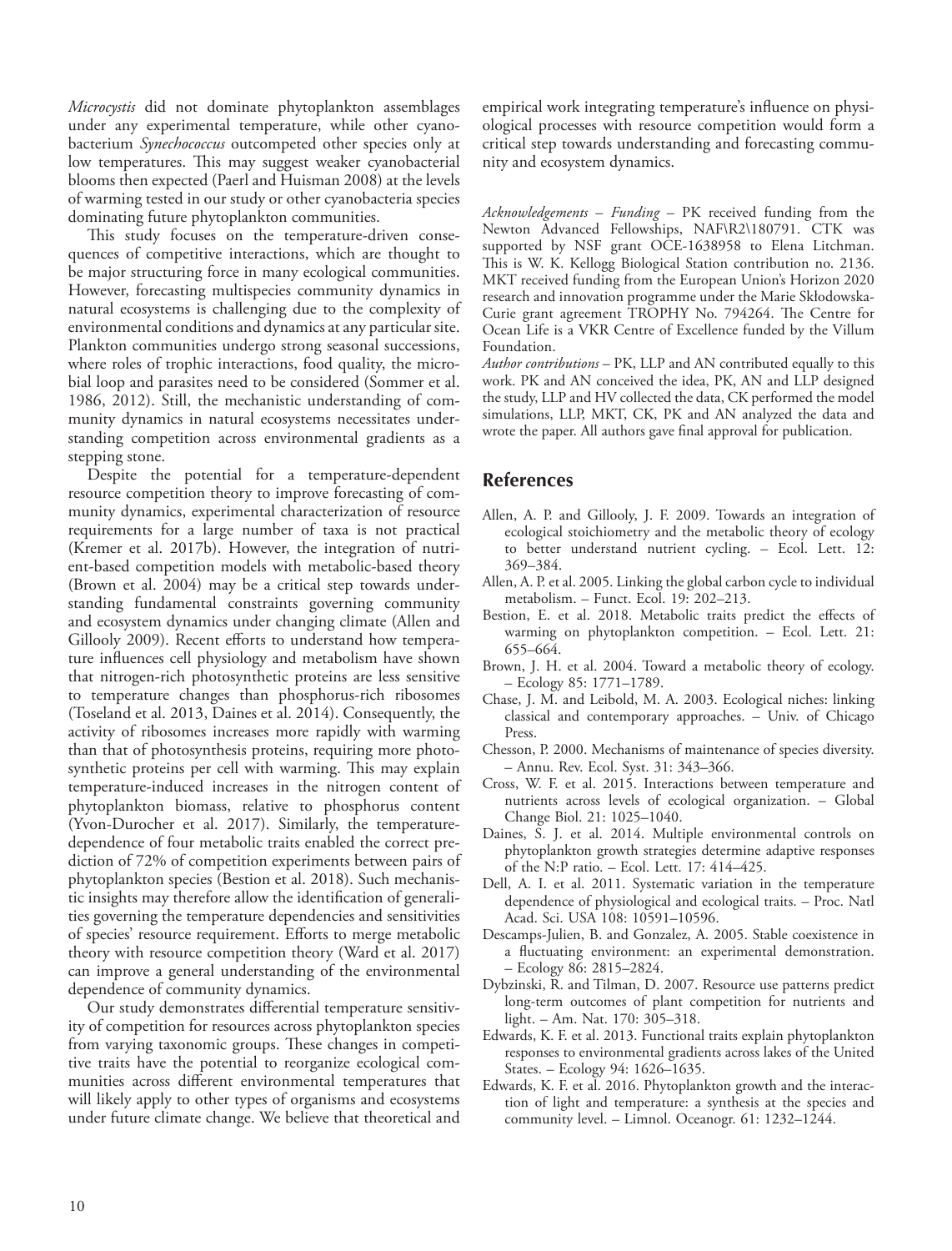- Eilers, P. H. C. and Peeters, J. C. H. 1988. A model for the relationship between light intensity and the rate of photosynthesis in phytoplankton. – Ecol. Model. 42: 199–215.
- Eppley, R. W. 1972. Temperature and phytoplankton growth in the sea. – Fish. Bull. 70: 1063–1085.
- Field, C. B. et al. 1998. Primary production of the biosphere: integrating terrestrial and oceanic components. – Science 281: 237–240.
- Follows, M. J. et al. 2007. Emergent biogeography of microbial communities in a model ocean. – Science 315: 1843–1846.
- Gillooly, J. F. et al. 2001. Effects of size and temperature on metabolic rate. – Science 293: 2248–2252.
- Hillebrand, H. 2011. Temperature mediates competitive exclusion and diversity in benthic microalgae under different N:P stoichiometry. – Ecol. Res. 26: 533–539.
- Huisman, J. et al. 2002. Principles of the light-limited chemostat: theory and ecological applications. – Antonie Van Leeuwenhoek 81: 117–133.
- Keddy, P. 2002. Competition. Kluwer Academic Publisher.
- Kilham, S. S. et al. 1998. COMBO: a defined freshwater culture medium for algae and zooplankton. – Hydrobiologia 377: 147–159.
- Kingsolver, J. G. 2009. The well-temperatured biologist. Am. Nat. 174: 755–768.
- Kratina, P. et al. 2012. Warning modifies trophic cascades and eutrophication in experimental freshwater communities. – Ecology 93: 1421–1430.
- Kremer, C. T. and Klausmeier, C. A. 2013. Coexistence in a variable environment: eco-evolutionary perspectives. – J. Theor. Biol. 339: 14–25.
- Kremer, C. T. et al. 2017a. Temperature– and size-scaling of phytoplankton population growth rates: reconciling the Eppley curve and the metabolic theory of ecology. – Limnol. Oceanogr. 62: 1658–1670.
- Kremer, C. T. et al. 2017b. Realizing the potential of trait-based aquatic ecology: new tools and collaborative approaches. – Limnol. Oceanogr. 62: 253–271.
- Lehman, C. and Tilman, D. 2000. Biodiversity, stability and productivity in competitive communities. – Am. Nat. 156: 534–552.
- Lewington-Pearce, L. et al. 2019. Data from: temperaturedependence of minimum resource requirements alters competitive hierarchies in phytoplankton. – Dryad Digital Repository, <http://dx.doi.org/10.5061/dryad.q66s28s>.
- Litchman, E. and Klausmeier, C. A. 2001. Competition of phytoplankton under fluctuating light. – Am. Nat. 157: 170–187.
- Macarthur, R. and Levins, R. 1967. The limiting similarity, convergence and divergence of coexisting species. – Am. Nat. 101: 377–385.
- Martiny, A. C. et al. 2013. Strong latitudinal patterns in the elemental ratios of marine plankton and organic matter. – Nat. Geosci. 6: 279.
- Miller, T. E. et al. 2005. A critical review of twenty years' use of the resource-ratio theory. – Am. Nat. 165: 439–448.
- Monod, J. 1949. The growth of bacterial cultures. Annu. Rev. Microbiol. 3: 371–394.
- Narwani, A. et al. 2015. Common ancestry is a poor predictor of competitive traits in freshwater green algae. – PLoS One 10: 1–18.
- O'Connor, M. I. 2009. Warming strengthens an herbivore–plant interaction. – Ecology 90: 388–398.
- Paerl, H. W. and Huisman, J. 2008. Blooms like it hot. Science 320: 57–58.
- Savage, V. M. et al. 2004. Effects of body size and temperature on population growth. – Am. Nat. 163: 429–441.
- Schaum, C.-E. et al. 2017. Adaptation of phytoplankton to a decade of experimental warming linked to increased photosynthesis. – Nat. Ecol. Evol. 1: 94.
- Sentis, A. et al. 2017. Temperature-size responses alter food chain persistence across environmental gradients. – Ecol. Lett. 20: 852–862.
- Shatwell, T. et al. 2014. Temperature and photoperiod interactions with phosphorus-limited growth and competition of two diatoms. – PLoS One 9(10): e111869.
- Shurin, J. B. et al. 2012. Warming shifts top–down and bottom–up control of pond food web structure and function. – Phil. Trans. R. Soc. B 367: 3008–3017.
- Sommer, U. et al. 1986. The PEG-model of seasonal succession of planktonic events in fresh waters. – Arch. Hydrobiol. 106: 433–471.
- Sommer, U. et al. 2012. Beyond the plankton ecology group (PEG) model: mechanisms driving plankton succession. – Annu. Rev. Ecol. Syst. 43: 429–448.
- Stelzer, C.-P. 1998. Population growth in planktonic rotifers. Does temperature shift the competitive advantage for different species? – Hydrobiologia 387388: 349–353.
- Sterner, R. W. and Elser, J. J. 2002. Ecological stoichiometry: the biology of elements from molecules to the biosphere. – Princeton Univ. Press.
- Thomas, M. K. et al. 2016. Environment and evolutionary history determine the global biogeography of phytoplankton temperature traits. – Global Ecol. Biogeogr. 25: 75–86.
- Thomas, M. K. et al. 2017. Temperature–nutrient interactions exacerbate sensitivity to warming in phytoplankton. – Global Change Biol. 23: 3269–3280.
- Tilman, D. 1977. Resource competition between plankton algae: an experimental and theoretical approach. – Ecology 58: 338–348.
- Tilman, D. 1980. Resources: a graphical-mechanistic approach to competition and predation. – Am. Nat. 116: 362–393.
- Tilman, D. 1981. Tests of resource competition theory using four species of Lake Michigan algae. – Ecology 62: 802–815.
- Tilman, D. 1982. Resource competition and community structure. – Princeton Univ. Press.
- Tilman, D. 2004. Niche tradeoffs, neutrality and community structure: a stochastic theory of resource competition, invasion and community assembly. – Proc. Natl Acad. Sci. USA 101: 10854–10861.
- Tilman, D. et al. 1981. Competition and nutrient kinetics along a temperature gradient: an experimental test of a mechanistic approach to niche theory. – Limnol. Oceanogr. 26: 1020–1033.
- Tilman, D. et al. 1986. Green, bluegreen and diatom algae: taxonomic differences in competitive ability for phosphorus, silicon and nitrogen. – Arch. Hydrobiol. 106: 473–485.
- Toseland, A. et al. 2013. The impact of temperature on marine phytoplankton resource allocation and metabolism. – Nat. Clim. Change 3: 979–984.
- van Donk, E. and Kilham, S. S. 1990. Temperature effects on silicon- and phosphorus-limited growth and competitive interactions among three diatoms. – J. Phycol. 26: 40–50.